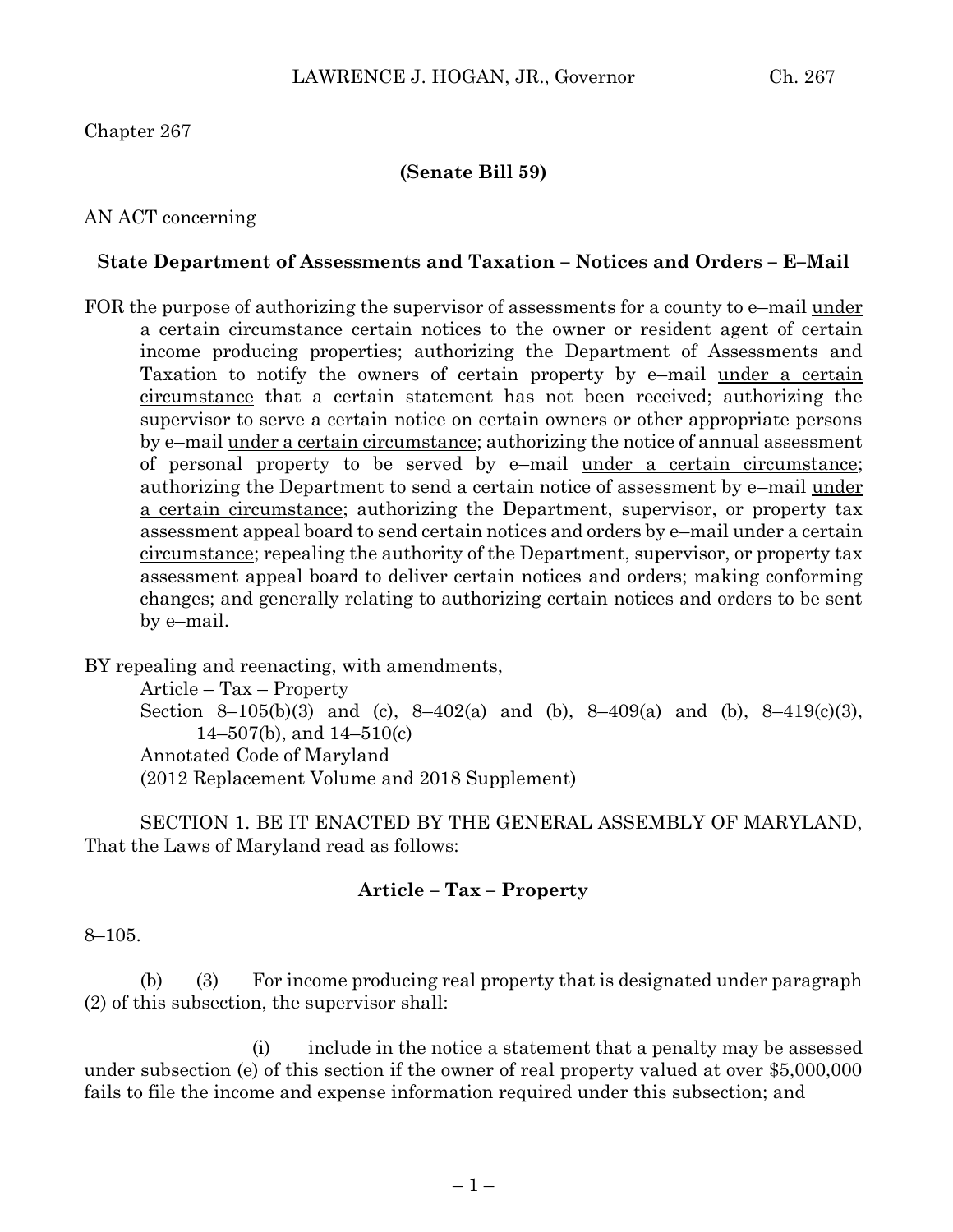(ii) send the notice **[**by first class certified mail**]** to the owner as determined from the assessment rolls or the owner's registered agent **BY:**

### **1. FIRST–CLASS CERTIFIED MAIL; OR**

# **2. E–MAIL, IF WITHIN THE PAST 3 YEARS THE RECIPIENT HAS PROVIDED TO THE DEPARTMENT AN E–MAIL ADDRESS FOR RECEIVING NOTICES AND REQUESTED TO RECEIVE THE NOTICES BY E–MAIL**.

(c) (1) For income producing real property that has a value in excess of \$5,000,000 as listed on the assessment roll that is designated under subsection (b)(2) of this section, if the income and expense statement required under subsection (b) of this section is not received by May 15, the Department shall **[**send a letter by first class certified mail to the owner notifying**] NOTIFY** the owner that the statement has not been received and that if the statement is still not received by June 15, the penalty specified in subsection (e) of this section will be assessed.

# **(2) THE DEPARTMENT SHALL SEND THE NOTICE REQUIRED UNDER PARAGRAPH (1) OF THIS SUBSECTION TO THE OWNER BY:**

### **(I) FIRST–CLASS CERTIFIED MAIL; OR**

# **(II) E–MAIL, IF WITHIN THE PAST 3 YEARS THE RECIPIENT HAS PROVIDED TO THE DEPARTMENT AN E–MAIL ADDRESS FOR RECEIVING NOTICES AND REQUESTED TO RECEIVE THE NOTICES BY E–MAIL.**

 $\lceil(2)\rceil$  **(3)** For property other than the property described in paragraph (1) of this subsection, upon request, an extension of up to 30 days may be granted by the supervisor for the filing required by subsection (b) of this section.

8–402.

(a) (1) The notice required by  $\S 8-401$  of this subtitle shall be served on the owner or other appropriate person:

(i) by leaving a copy of the notice at the person's residence;

(ii) by sending a copy of the notice by United States mail to the mailing address of the owner;

(iii) by personal service by the sheriff in the same manner as original service is required in a civil action; **[**or**]**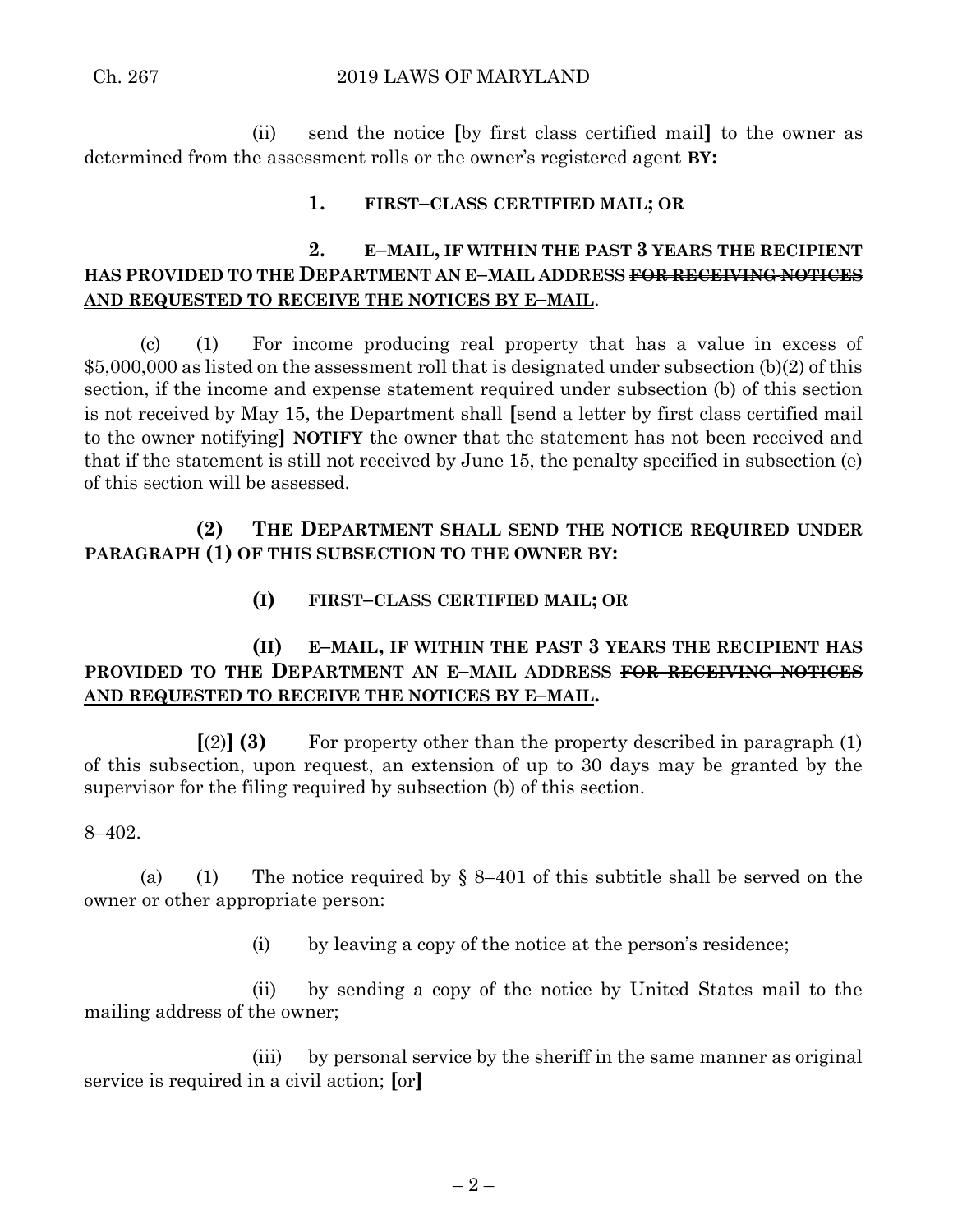# **(IV) BY E–MAIL, IF WITHIN THE PAST 3 YEARS THE RECIPIENT HAS PROVIDED TO THE DEPARTMENT AN E–MAIL ADDRESS FOR RECEIVING NOTICES AND REQUESTED TO RECEIVE THE NOTICES BY E–MAIL; OR**

**[**(iv)**] (V)** if the owner is unknown, not residing at the real property, or cannot be found by:

1. delivering a copy of the notice to a person in possession of the real property; or

2. posting a copy of the notice at a conspicuous location on the real property.

(2) Though not a condition precedent to the validity of the value in the notice, if the mailing **OR E–MAIL** address of an owner not residing at the real property is known, the notice shall be sent to that address.

(b) If a notice is **[**mailed**] SENT** under this section, the supervisor shall retain a record of the date of **[**mailing**] SENDING** and the name and address of the person to whom the notice is sent.

8–409.

(a) The notice required by  $\S 8-408$  of this subtitle shall be served on the owner or other appropriate person by:

(1) sending a copy of the notice by**:**

**(I)** United States mail to the mailing address of the owner; or

# **(II) E–MAIL, IF WITHIN THE PAST 3 YEARS THE RECIPIENT HAS PROVIDED TO THE DEPARTMENT AN E–MAIL ADDRESS FOR RECEIVING NOTICES AND REQUESTED TO RECEIVE THE NOTICES BY E–MAIL; OR**

(2) if the owner is a nonresident of the State, or unknown or cannot be found, delivering a copy of the notice to a person in possession of the personal property.

(b) When a notice is **[**mailed**] SENT** under this section, the Department or supervisor shall retain a record of the date of **[**mailing**] SENDING** and the name and address of the person to whom the notice is sent.

8–419.

(c) (3) If action is taken under paragraph (2) of this subsection, the Department shall **[**mail**] SEND** a notice of assessment to the owner **BY:**